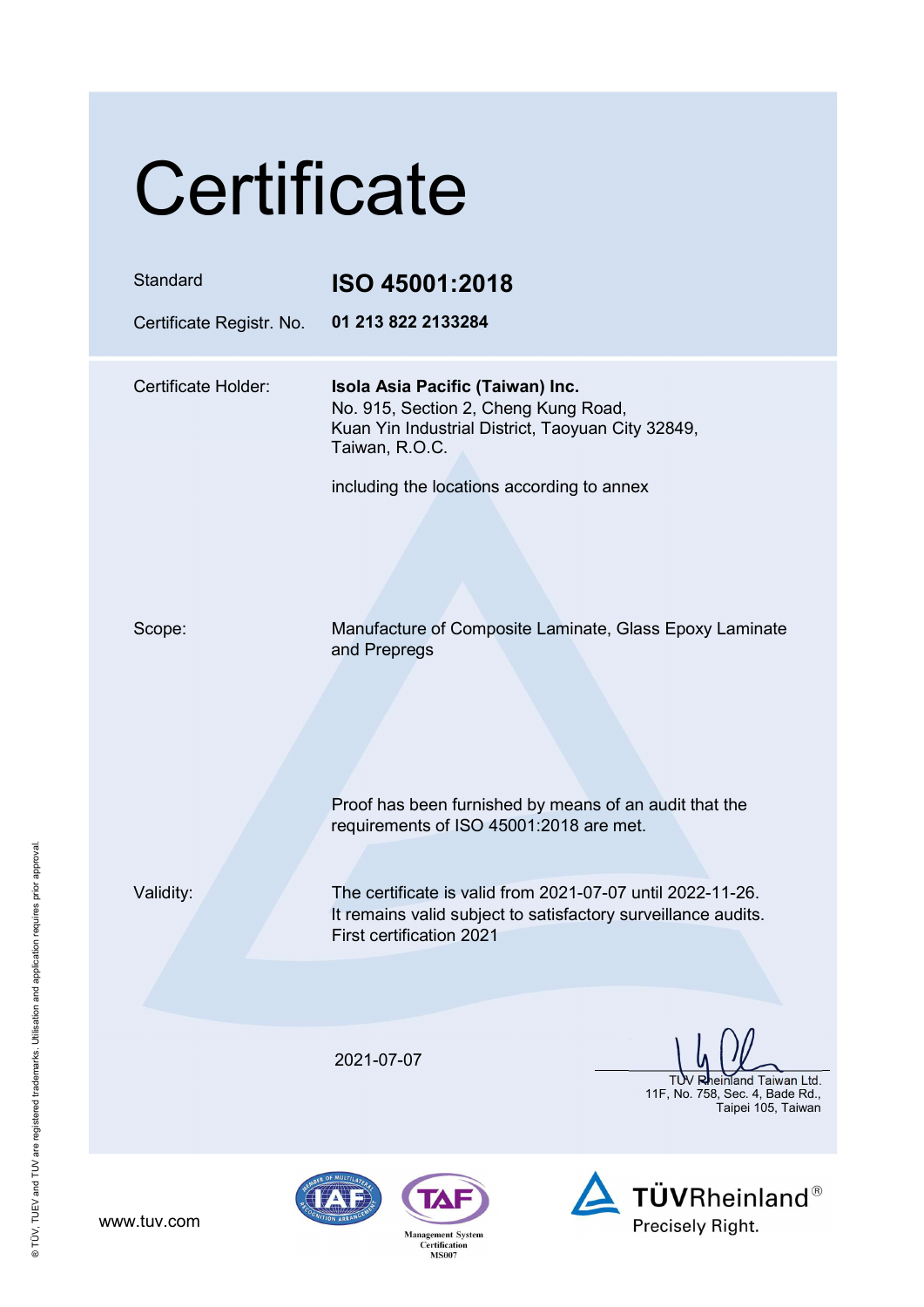## Annex to certificate

Standard **ISO 45001:2018** 

Certificate Registr. No. 01 213 822 2133284

### No. Location Scope

- $/01$ Isola Asia Pacific (Taiwan) Inc. No. 915, Section 2, Cheng Kung Road, Kuan Yin Industrial District, Taoyuan City 32849, Taiwan, R.O.C.
- /02 Isola Asia Pacific (Taiwan) Inc. No. 10, Lane 199, Section 2, Min Fu Road, Yangmei District, Taoyuan City 32663, Taiwan, R.O.C.

Manufacture of Composite Laminate, Glass Epoxy Laminate and Prepregs

Manufacture of Composite Laminate, Glass Epoxy Laminate and Prepregs

2021-07-07

Rheinland Taiwan Ltd. 11F, No. 758, Sec. 4, Bade Rd., Taipei 105, Taiwan

Page 1 of 1

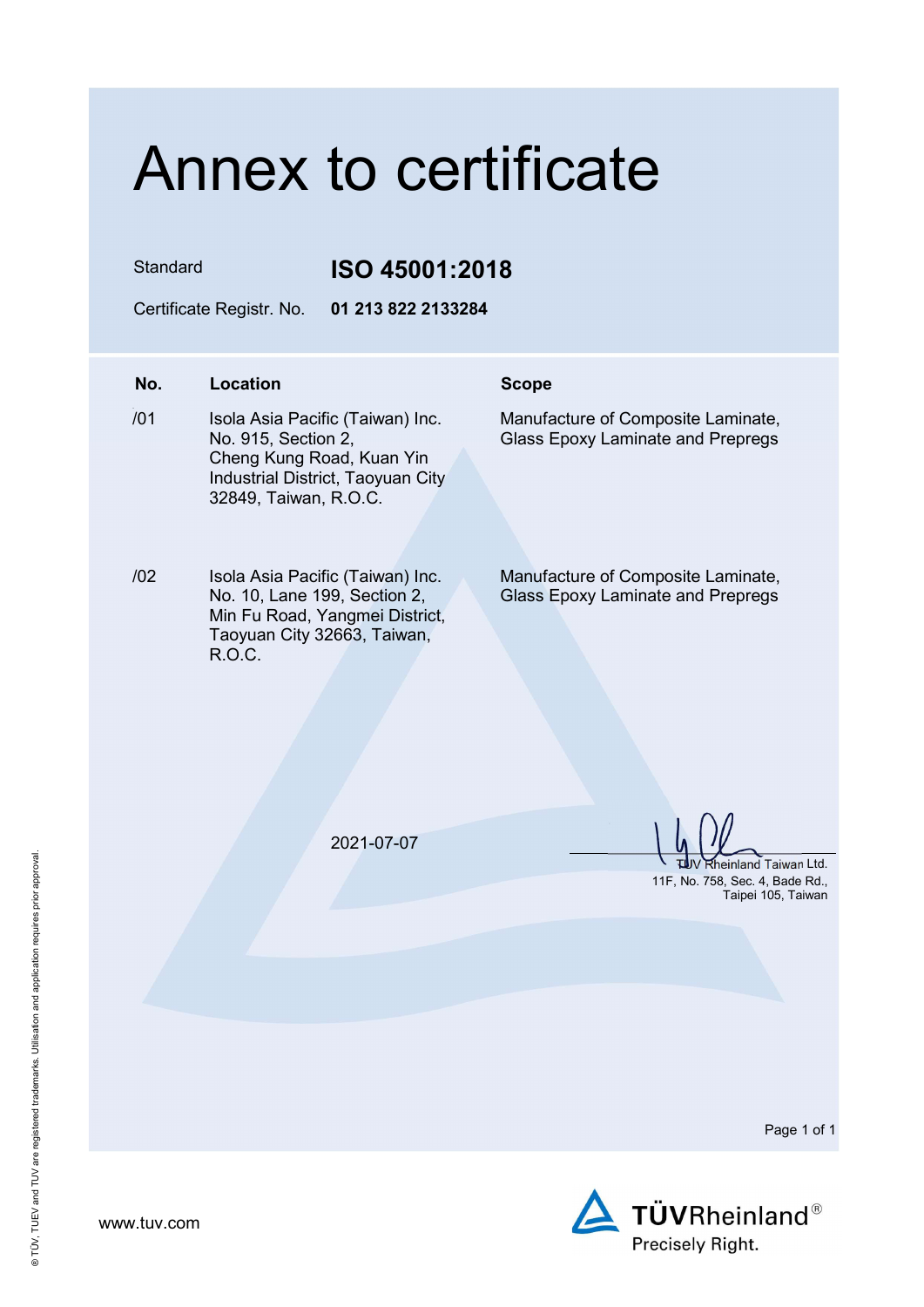| Certificate                          |                                                                                                                                                                                                                                                                                                 |  |
|--------------------------------------|-------------------------------------------------------------------------------------------------------------------------------------------------------------------------------------------------------------------------------------------------------------------------------------------------|--|
| Standard<br>Certificate Registr. No. | ISO 45001:2018<br>01 213 822 2133284/01                                                                                                                                                                                                                                                         |  |
| Organization:                        | Isola Asia Pacific (Taiwan) Inc.<br>No. 915, Section 2, Cheng Kung Road,<br>Kuan Yin Industrial District, Taoyuan City 32849,<br>Taiwan, R.O.C.                                                                                                                                                 |  |
| Site:                                | c/o Isola Asia Pacific (Taiwan) Inc.<br>No. 915, Section 2, Cheng Kung Road,<br>Kuan Yin Industrial District, Taoyuan City 32849,<br>Taiwan, R.O.C.                                                                                                                                             |  |
| Scope:                               | Manufacture of Composite Laminate, Glass Epoxy Laminate<br>and Prepregs                                                                                                                                                                                                                         |  |
| Validity:                            | Proof has been furnished by means of an audit that the<br>requirements of ISO 45001:2018 are met.<br>The certificate is valid in conjunction with the main certificate<br>01 213 822 2133284 from 2021-07-07 until 2022-11-26.<br>It remains valid subject to satisfactory surveillance audits. |  |
|                                      | 2021-07-07<br>heinland Taiwan Ltd.<br>11F, No. 758, Sec. 4, Bade Rd.,<br>Taipei 105, Taiwan                                                                                                                                                                                                     |  |
| www.tuv.com                          | <b>TÜVRheinland®</b><br>Precisely Right.<br><b>Management System</b><br>Certification<br><b>MS007</b>                                                                                                                                                                                           |  |